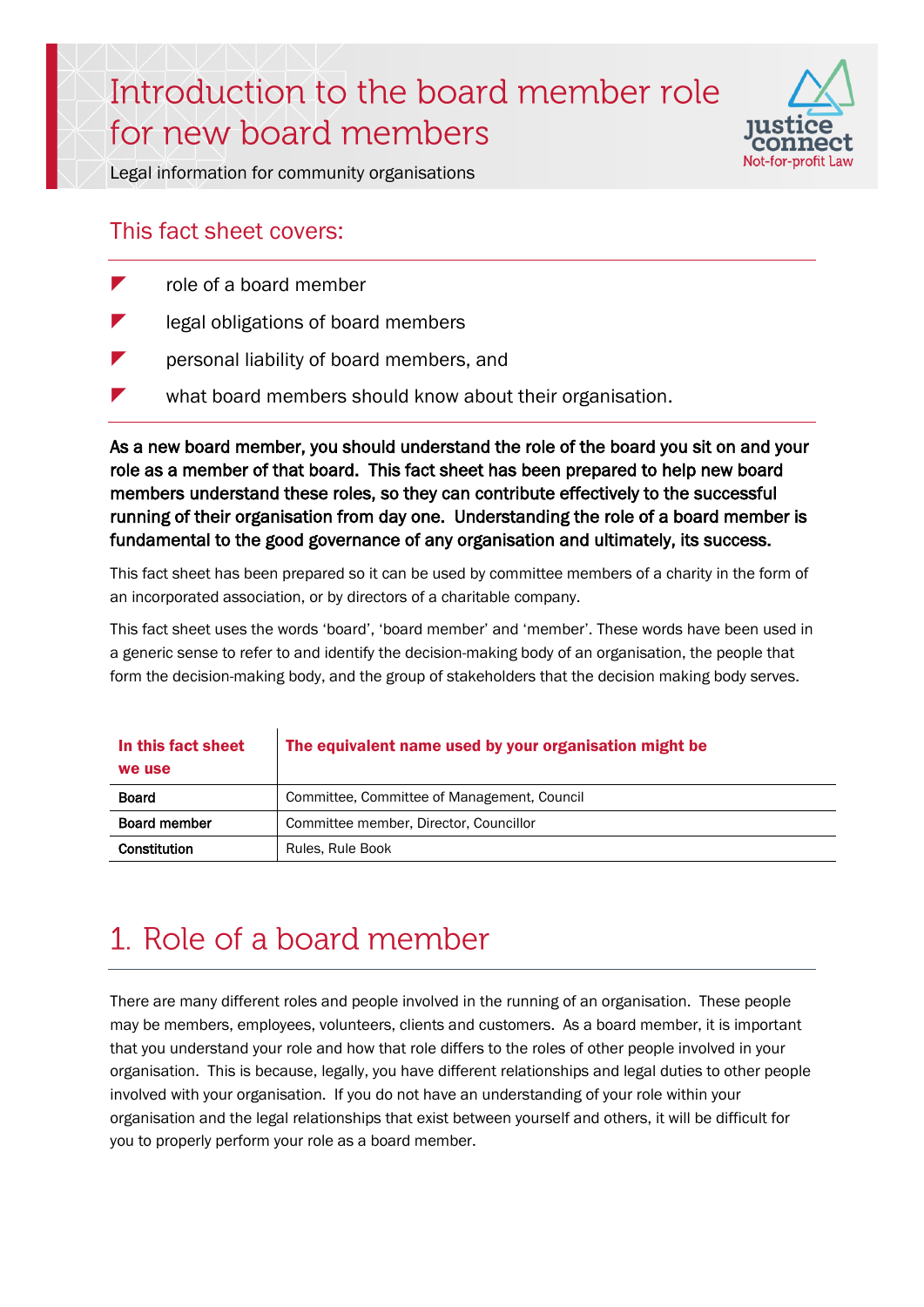## 1.1 The role of a board

The board of an organisation has an important role to play. The board is a collection of individuals (board members) that form the 'leadership group' of an organisation. The board is primarily responsible for governing, overseeing the affairs of, and making strategic decisions for an organisation and on behalf of its members.

The precise role and responsibilities of a board may vary depending on the context and circumstances of an organisation's purpose and operations. The extent and scope of a board's authority is set out in the organisation's constitution. Generally, a board will be responsible for governing and overseeing affairs of the organisation, including:

- making decisions about planning, resources, strategic direction, goals and activities of an organisation
- monitoring the performance and activities of an organisation against the organisation's legal purposes and organisation's strategic plan
- overseeing risk management for the organisation
- recruiting, overseeing and supporting the Chief Executive Officer (if an organisation has this role) to manage the organisation
- ensuring the sustainability of an organisation by monitoring the financial viability and finances of an organisation
- making decisions about whether or not to take disciplinary action against a member
- reporting to members and stakeholders, and
- ensuring an organisation operates within the law, including maintaining its charitable status if it is a charity.

In order to properly oversee the affairs of an organisation, a board should consist of board members that possess a mix of skill sets, diversity and experiences. A skills matrix can be used to identify the skills, knowledge, experience, capabilities and diversity needed for a board to meet the current and future needs of an organisation.

## 1.2 The role of a board member

A board member has a defined role and responsibilities that he or she must perform. Generally, a board member is responsible for contributing to the collective decision making of the board. A board member cannot make decisions for the organisation independently of other board members.

A board member is responsible for:

- understanding the business of the organisation and being aware of key developments
- attending and participating in board meetings
- being active in the organisation, such as by attending functions or events as a representative of an organisation

2

- attending the Annual General Meeting
- providing advice, opinions and independent judgment to inform board decisions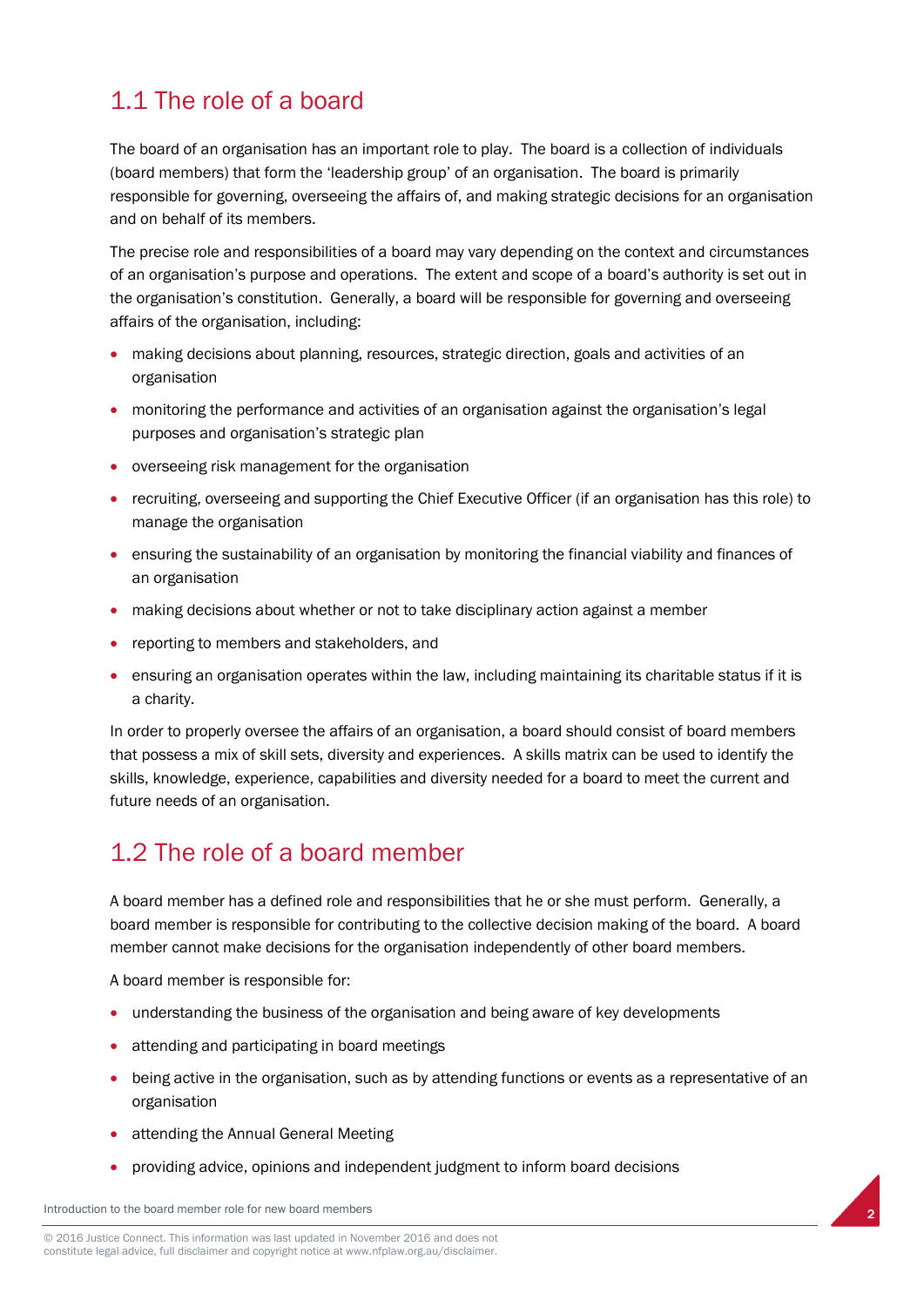- declaring and monitoring actual or perceived conflicts of interest, and
- governing and overseeing an organisation's operations and performance.

Boards will normally have specific roles that board members will need to perform. These roles include:

- Chair/Chairperson/President runs meetings and usually represents the organisation at public events
- Deputy chair/Vice-chair/Vice-president takes on the role of the Chair when that person is unavailable
- Treasurer/Financial officer deals with the financial affairs of the organisation, and
- Secretary reports to CAV, organises meetings, deals with documents and maintains records.

The people who take on these positions are also sometimes called 'officers' or 'office bearers' of the organisation.

Each of these roles has specific responsibilities that are customarily performed by the people who hold these positions on a board. If you are required to perform a specific role on a board, you should familiarise yourself with the responsibilities of that role and ensure that you have the appropriate skills to undertake the role. Information about the responsibilities of a specific role may be found in an organisation's constitution (may also be referred to as 'rules') and related documents (such as board or committee charters or by laws), external resources (such as legislation or guides published by governance bodies) and an organisation's policies and procedures.



## 1.3 The difference between a board member's role and other roles

A board member role is a strategic position within an organisation and consequently, a board member is responsible for governing their organisation. A board member's role should not be confused with the management and operational roles of an organisation (that is, employees like an Executive Director or CEO, or other management staff). The day-to-day work of your organisation should be managed and completed by the staff and volunteers of your organisation. Unless you also hold an execution (managerial) role, it is not your responsibility to perform or be involved in the day-to-day running of your organisation.

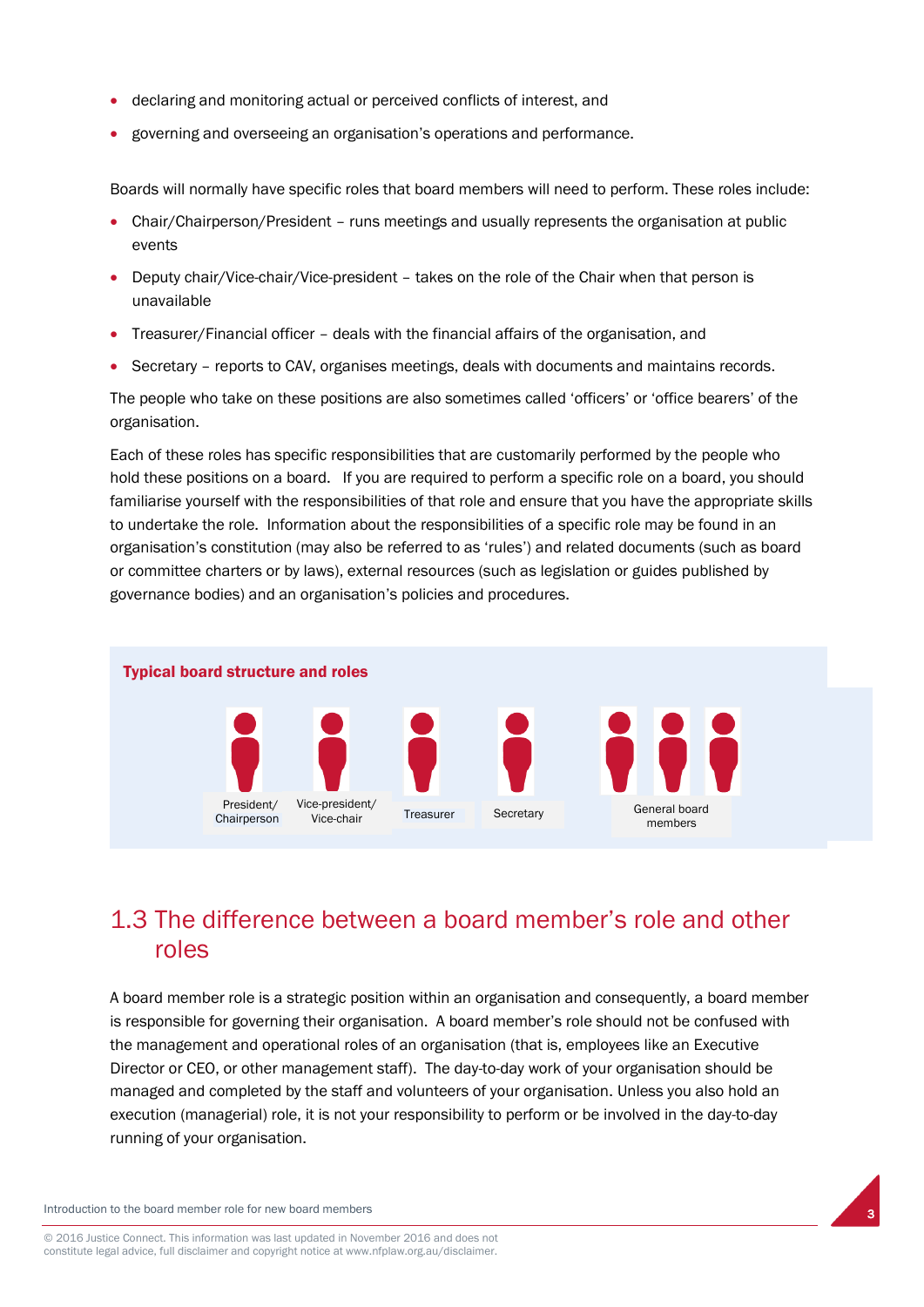The board may delegate certain powers to senior officers or committees of an organisation, such as the Chief Executive Officer or Chief Financial Officer. Delegating certain decision-making powers and responsibilities allows routine operational matters to be dealt with by authorised individuals, on behalf of an organisation.

'Delegations of Authority' (or documents with a similar name) will set out who within your organisation has been delegated powers and responsibilities by the board. This document should be reviewed and updated regularly and formally agreed to by the board.

The diagram below sets out the relationships between members, a board and an organisation.



## 2. Board member obligations

## 2.1 Sources of obligations

As a board member, you have a number of legal obligations or 'duties' that you must comply with and understand.

These legal obligations come from a number of sources, including:

- **•** legislation
- common law
- organisation's constitution/rules, and
- organisation's policies.

## 2.2 Summary of obligations

There are four main legal duties all board members must comply with and understand and board members who breach these duties may be held personally liable (legally responsible) for their breach (see section 3 below). It is therefore essential that you properly understand your duties and obligations.

4

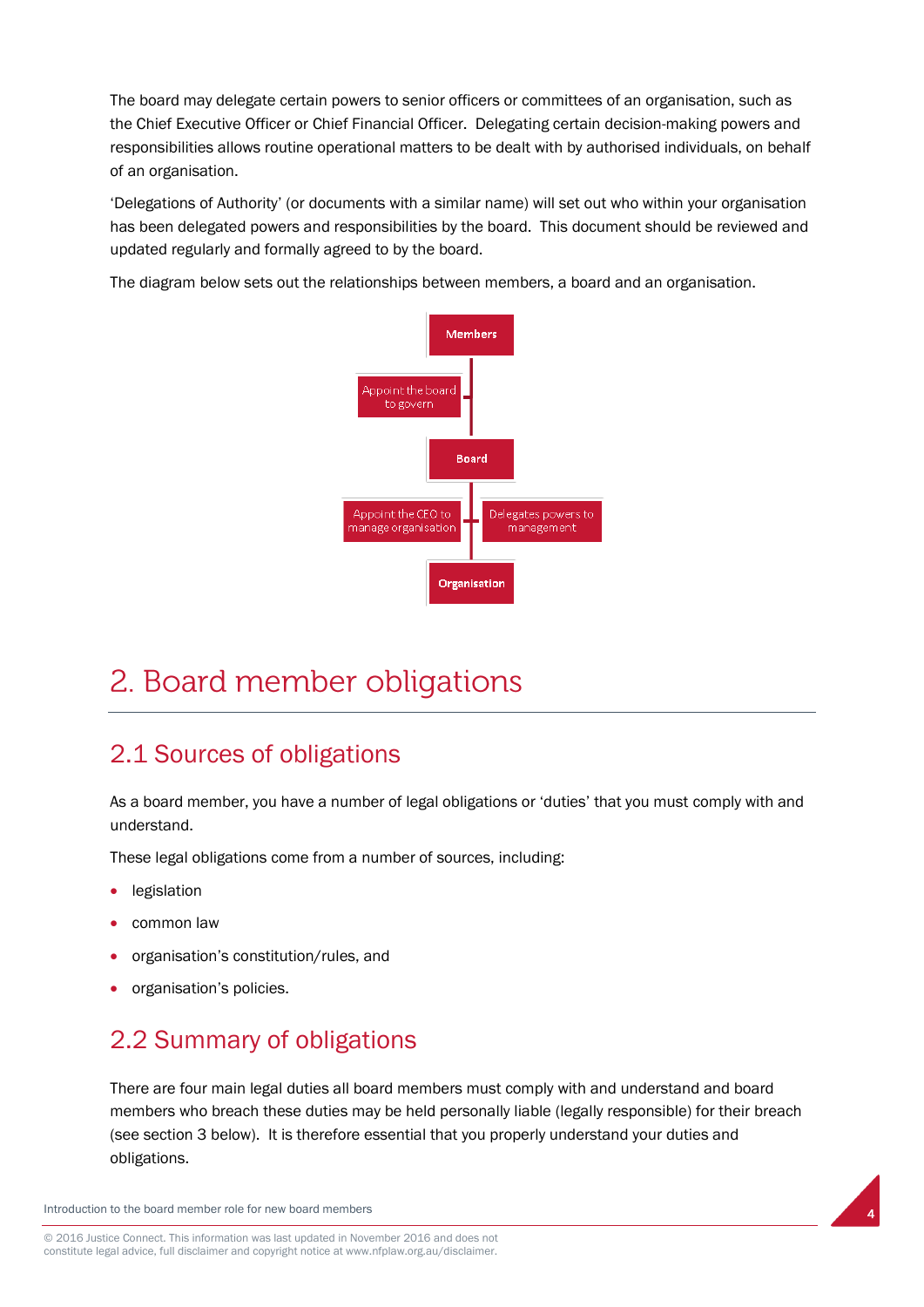#### 2.2.1 Duty to act in good faith and for proper purposes

The duty to act in good faith requires board members to act honestly, fairly and loyally in furthering the best interests of their organisation. This means you must place the interests of your organisation above your own when making board decisions.

Board members must also only act for proper purposes. This means when you make decisions, those decisions must be made for the purpose of benefitting your organisation.

An organisation's constitution will also set out the scope of a board's decision making powers. Under your organisation's constitution, your board may have the power to make decisions regarding certain matters, but not others. You should familiarise yourself with your organisation's constitution, to understand the power conferred on the board and ensure your board only makes decisions within the scope of this power.

#### 2.2.2 Duty to act with care, skill and diligence

Board members are required to monitor and make decisions about the strategic direction of their organisation and also keep on top of financial affairs. For example, board members must ensure their organisation is trading while solvent (that is, will be able to pay its debts when they become due).

You must take your role seriously and give sufficient time, thought and energy to the tasks you must undertake, and decisions you are required to make as a board member. For example, you must spend time properly preparing for board meetings and commit to regularly attending those meetings.

Board members may be appointed to a board because they possess specialised knowledge or skills. In these circumstances, the knowledge and skills a board member has should be used for the benefit of an organisation and applied when making decisions. Board members are not necessarily required to have any special expertise, however all board members should have a basic level of financial literacy so they can understand the financial operations of their organisation.

The duty to be diligent requires board members to be thorough in their decision making. Diligence also requires you to keep up to date on developments in the organisation's business, to ask for more information if you need it to make a decision and to seek out skills or professional advice where necessary. While you are allowed to seek advice from experts (including multiple experts), you must still make your own independent decisions using the advice of those experts.

#### 2.2.3 Duty not to dishonestly use position or information

Board members hold a position of power and trust within an organisation. As a board member you will have access to confidential and important information about your organisation. It is important that you do not use your position or information to gain an advantage for yourself. A board member is required to use their position, and all information they encounter because of their position, to benefit their organisation. You must not use your position, or information gained from your position, to benefit yourself , and/or harm your organisation.

#### 2.2.4 Duty to avoid conflicts of interest

Board members have a duty to avoid conflicts of interest. However, conflicts of interest are common and having a conflict of interest is not necessarily a breach of this duty. A conflict of interest arises where a board member puts themselves in a position where he or she will prefer their own interests, or someone else's interests (such as a friend or family member) to those of their organisation. For example, if you make a decision as a board member that will result in you personally benefitting from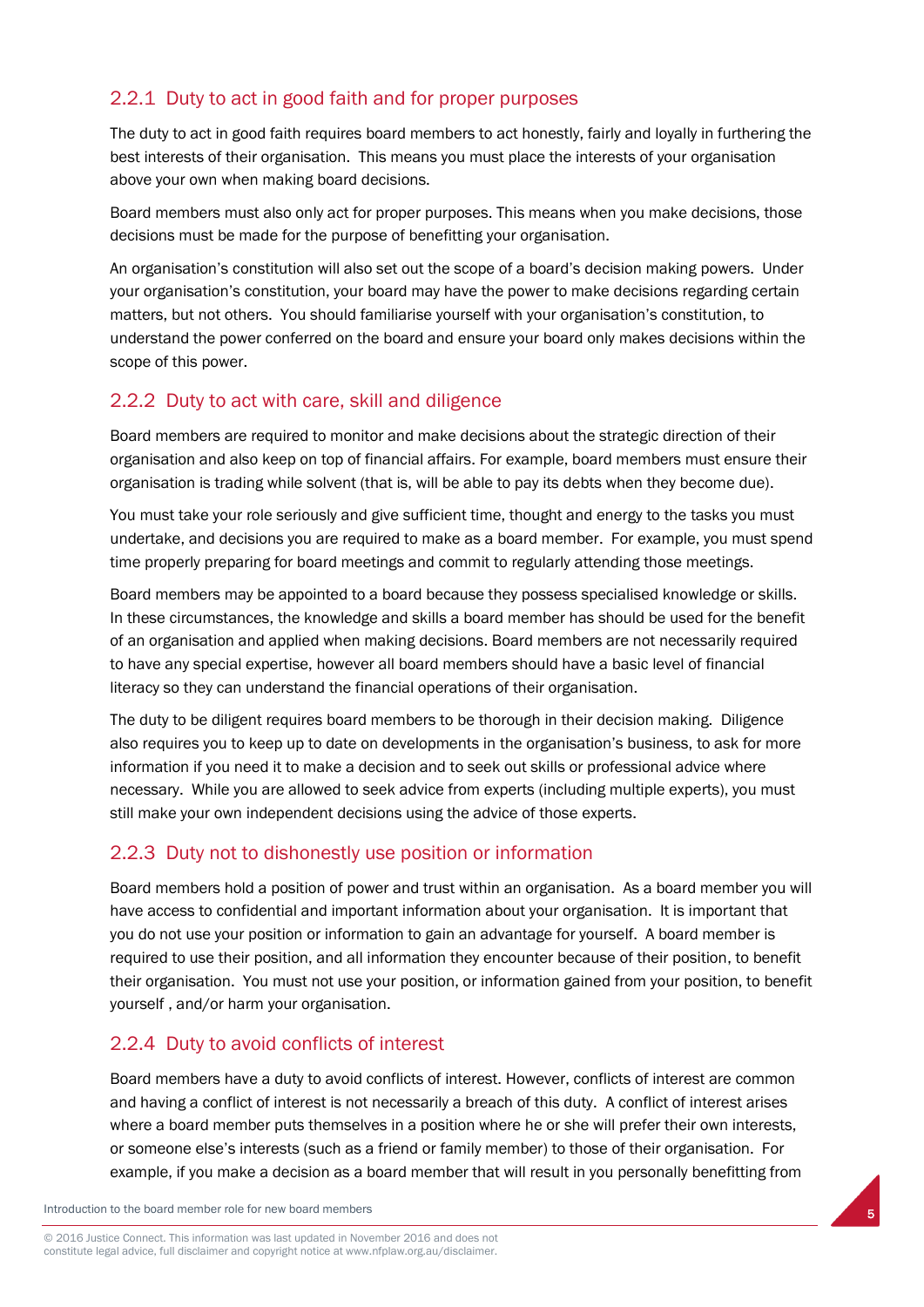that decision, you will be in breach of this duty, unless you have disclosed the conflict and pursuing the conflict has been pre-approved by your organisation.

If you realise that you have a conflict of interest you must disclose that interest to the board as soon as possible and avoid taking part in board decisions that relate to your conflict of interest. Importantly, you must record the conflict and the steps you take to avoid the risks of the conflict of interest arising. You may be able to participate in a board decision where you have a conflict of interest if you have told all of the other board members about your conflict and they have agreed that you can still participate, but the better course of action is to avoid the conflict of interest by not participating in the decision.

Your organisation will keep a register of declarations of conflicts of interest. As a board member you must ensure the register is up to date in order to properly manage any conflicts of interest that may arise.

#### **RELATED RESOURCES**

For more information about the four main legal duties, read Not-for-profit Law's Duties Guide on the Information Hub a[t www.nfplaw.org.au/governance.](http://www.nfplaw.org.au/governance)

## 3. Personal liability of board members

Board members are typically not personally liable (that is, legally responsible) for the debts or consequences arising from an organisation's actions or decisions.

There are some circumstances where a board member will be personally liable for their organisation's debts and/or may be subject to regulatory action. For example, a board member may be subject to penalties as a result of their own actions, and they may also be held liable for the actions of the organisation they govern, where that organisation has breached a law.

The following information highlights some of the main areas where board members may be held personally liable for the debts or actions of their organisation. Please be aware that this is not a comprehensive list.

| Area of law       | <b>Description</b>  | <b>Potential penalties</b>                                                                                                                                                                                                                                                 |
|-------------------|---------------------|----------------------------------------------------------------------------------------------------------------------------------------------------------------------------------------------------------------------------------------------------------------------------|
| Directors' Duties | As discussed above. | Significant fines, disqualification<br>from acting as a director of a<br>company or (in extreme cases) a<br>term of imprisonment.<br>These penalties vary according to<br>the offence and whether the<br>person is a director of a company<br>or incorporated association. |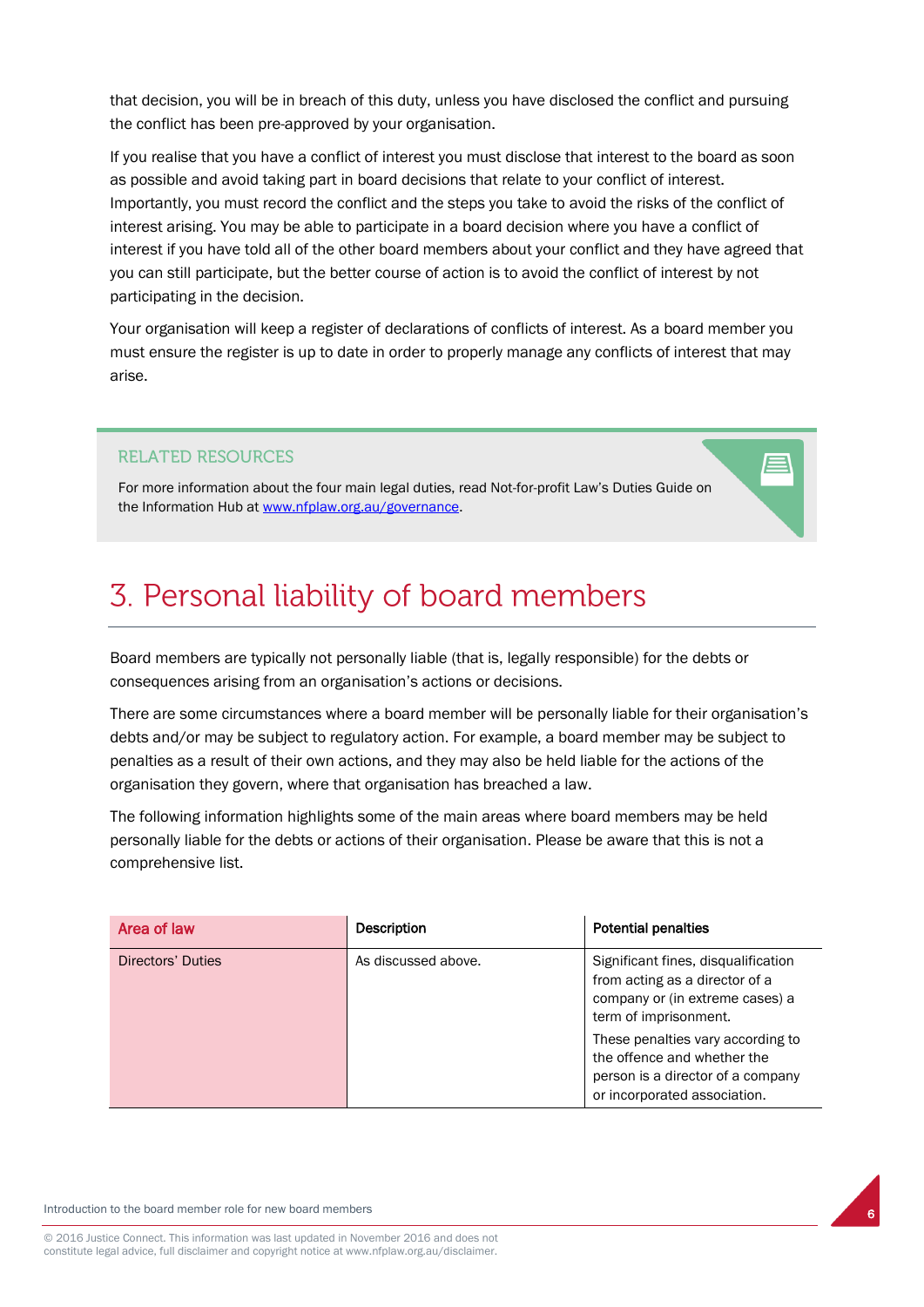| Employment | The Fair Work Act 2009 (Cth) (Fair<br>Work Act) covers the rights and<br>responsibilities of employers and<br>employees in the workplace.<br>It covers unfair dismissal, the<br>National Employment Standards,<br>adverse action and redundancy.<br>Board members will be personally<br>liable for breaches where they were<br>'involved' in that breach. A person<br>is involved in a breach if they have<br>aided, abetted, induced, were<br>knowingly concerned in, or have<br>conspired to give effect to the<br>breach. Board members can also<br>be personally liable for acts<br>committed in breach of anti-<br>discrimination legislation if they<br>have caused, instructed, aided,<br>permitted, authorised or assisted<br>another person to contravene that<br>legislation. | Significant fines for a breach of the<br>Fair Work Act.<br>Directors found personally liable<br>may also be exposed to orders to<br>pay compensation/damages. |
|------------|-----------------------------------------------------------------------------------------------------------------------------------------------------------------------------------------------------------------------------------------------------------------------------------------------------------------------------------------------------------------------------------------------------------------------------------------------------------------------------------------------------------------------------------------------------------------------------------------------------------------------------------------------------------------------------------------------------------------------------------------------------------------------------------------|---------------------------------------------------------------------------------------------------------------------------------------------------------------|
| Tax        | Where a company fails to pay PAYG<br>income tax instalments (eg on<br>salary and wages paid to<br>employees) or superannuation<br>guarantee payments, board<br>members may be personally liable<br>for these amounts. Where a<br>penalty notice is issued to a board<br>member, they have 14 days in<br>which to rectify the situation.                                                                                                                                                                                                                                                                                                                                                                                                                                                 | The PAYG withholding amounts<br>owed by the company.                                                                                                          |
|            | Where an organisation commits a<br>tax offence including failure to<br>produce information or making<br>false or misleading statements,<br>board members of the company<br>are deemed to have also<br>committed that offence.<br>Board members may avoid liability<br>by demonstrating they did not aid,<br>abet counsel or procure the act or<br>omission of the organisation and<br>were in no way involved.                                                                                                                                                                                                                                                                                                                                                                          | Significant fines or a term of<br>imprisonment.                                                                                                               |

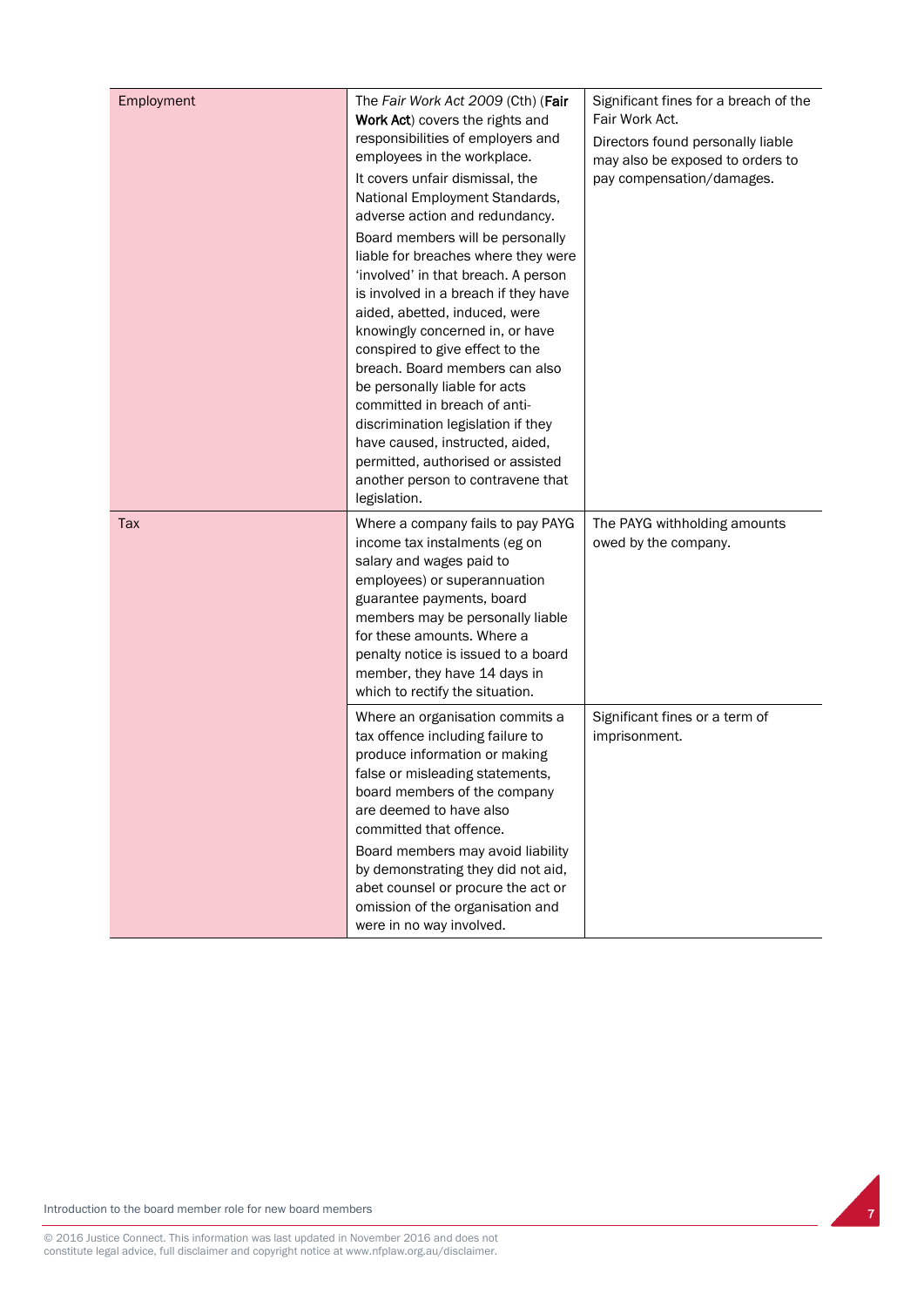| Superannuation                              | Employers must pay a compulsory<br>superannuation contribution<br>(current rate of 9.5%) for salary or<br>wage payments for all eligible<br>employees. The contribution must<br>be paid on time, in full and to the<br>employer's chosen account.<br>Where superannuation payments                                                                                                                                                                                                          | The superannuation guarantee<br>charge and financial penalties<br>imposed by the ATO.                                                              |
|---------------------------------------------|---------------------------------------------------------------------------------------------------------------------------------------------------------------------------------------------------------------------------------------------------------------------------------------------------------------------------------------------------------------------------------------------------------------------------------------------------------------------------------------------|----------------------------------------------------------------------------------------------------------------------------------------------------|
|                                             | are underpaid, late or paid to the<br>wrong account, the ATO will impose<br>the superannuation guarantee<br>charge. This includes the amounts<br>owing, interest and administration<br>fees. Penalties may also apply. In<br>certain circumstances board<br>members can be personally liable<br>for unpaid superannuation.                                                                                                                                                                  |                                                                                                                                                    |
| Insolvent trading                           | Board members must prevent their<br>company from incurring debts<br>where the company is insolvent, or<br>becomes insolvent by incurring the<br>debt(s) and at that time, there are<br>reasonable grounds for suspecting<br>the company is insolvent, or would<br>become insolvent.                                                                                                                                                                                                         | Payment of compensation, a<br>pecuniary penalty order,<br>disqualification from acting as a<br>director of a company or a term of<br>imprisonment. |
|                                             | These obligations are extended, so<br>that where a payment is made to<br>the ATO in respect of a PAYG or<br>superannuation guarantee charge<br>obligation and this payment is set<br>aside due to these insolvent<br>trading provisions, board members<br>can be held personally liable.                                                                                                                                                                                                    | The outstanding amounts in<br>respect of the PAYG or<br>superannuation guarantee charge.                                                           |
| Work/Occupational Health &<br><b>Safety</b> | An organisation must, so far as is<br>reasonably practicable, eliminate<br>or minimise the risk of harm to the<br>health and safety of all workers.<br>Where this duty is breached by the<br>organisation, due to a board<br>member failing to take reasonable<br>care, the board member is guilty of<br>an offence.<br>In some states and territories of<br>Australia, directors must exercise<br>due diligence to ensure the<br>organisation is complying with its<br>safety obligations. | Significant fines or a term of<br>imprisonment.                                                                                                    |
|                                             | Any person involved in the<br>management or control of the<br>organisation must ensure that the<br>workplace is safe and without risks<br>to health. This is limited to matters<br>over which they have management<br>or control.                                                                                                                                                                                                                                                           | Significant fines or a term of<br>imprisonment.                                                                                                    |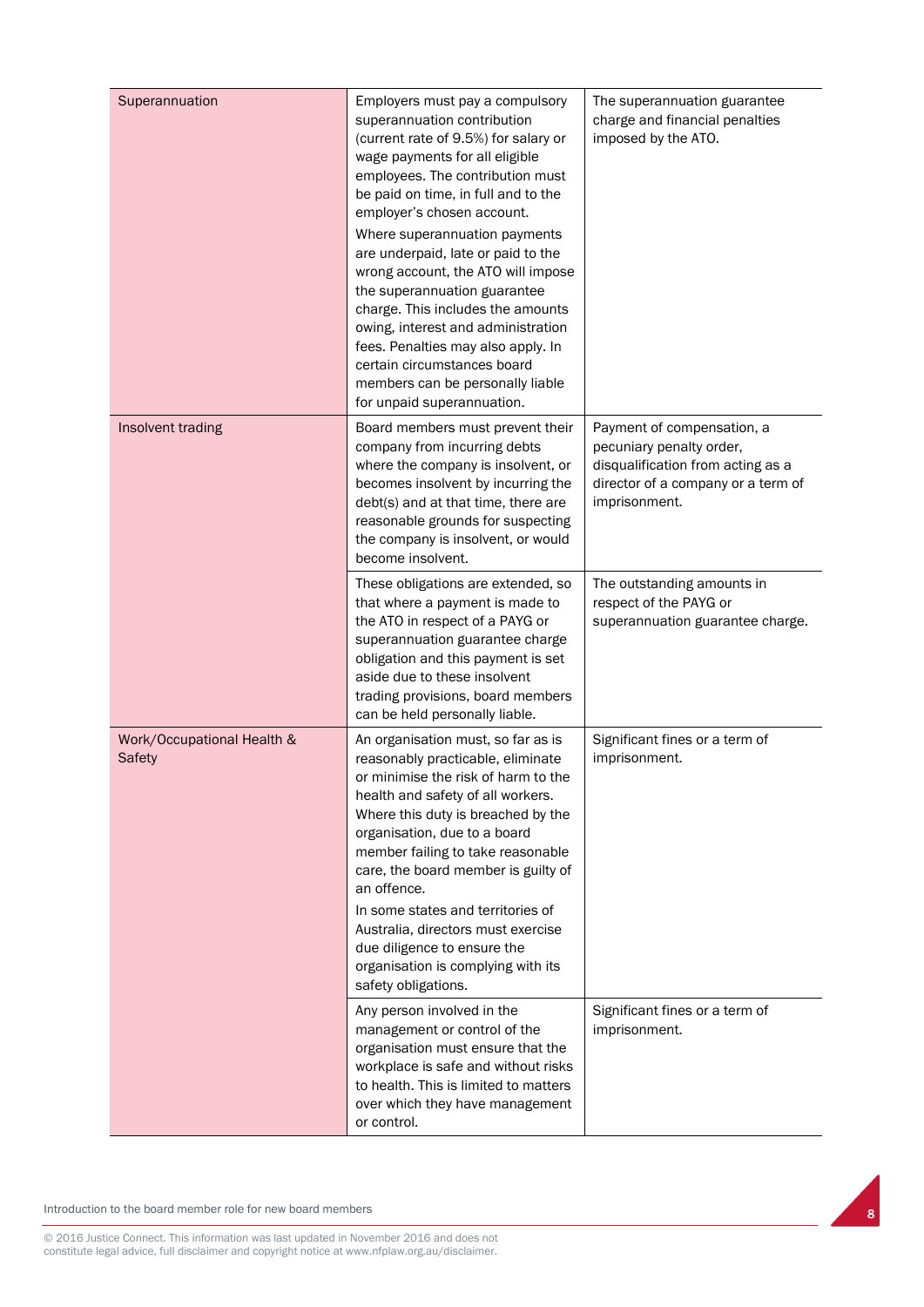| <b>Environmental protection</b> | The environmental protection laws<br>of the Commonwealth and the<br>states and territories vary<br>significantly. Offences under<br>Commonwealth and state laws<br>include the emission of ozone<br>depleting substances, leakage or<br>spillage of harmful substances,<br>disposal of waste without authority<br>and actions significantly affected<br>listed species.<br>Board members can be personally<br>liable where:<br>they knew or were reckless or<br>negligent to whether the<br>contravention would occur<br>they were in a position to<br>$\bullet$<br>influence the conduct of the<br>organisation, and<br>they failed to take reasonable<br>steps to prevent the<br>contravention. | Significant fines or a term of<br>imprisonment.                                                                                    |
|---------------------------------|---------------------------------------------------------------------------------------------------------------------------------------------------------------------------------------------------------------------------------------------------------------------------------------------------------------------------------------------------------------------------------------------------------------------------------------------------------------------------------------------------------------------------------------------------------------------------------------------------------------------------------------------------------------------------------------------------|------------------------------------------------------------------------------------------------------------------------------------|
| <b>Cartel Conduct</b>           | Cartel conduct includes price fixing,<br>allocating territory between<br>competitors, bid-rigging and<br>restricting production output. A<br>person can be personally liable if<br>they have aided, abetted, induced,<br>were knowingly concerned in, or<br>have conspired to give effect to a<br>breach of these provisions.                                                                                                                                                                                                                                                                                                                                                                     | Significant fines, disqualification<br>from acting as a director of a<br>company or a term of<br>imprisonment.                     |
| <b>Australian Consumer Law</b>  | This has particular relevance to<br>false or misleading representations<br>and conduct, defective products<br>and warranties and guarantees.<br>Board members will be personally<br>liable where they have attempted,<br>have successfully carried out or<br>have aided or abetted, a<br>contravention of these provisions.<br>They will also be liable where they<br>have induced another to commit a<br>contravention or have conspired or<br>been knowingly involved in such a<br>contravention.                                                                                                                                                                                               | Significant fines, disqualification<br>from acting as a director of a<br>company, an action for damages or<br>compensation orders. |

#### **DIRECTOR & OFFICER INSURANCE**

There are a number of limits on a company's ability to protect directors against personal liability. Companies are prohibited from indemnifying directors from certain liabilities, including a liability owed to the company itself, liability arising under workplace health and safety legislation and certain fines and compensation orders under the *Corporations Act 2001*, the *Australian Securities and Investments Commission Act 2001* and the Australian Consumer Law, including those arising from restrictive trade practices. In addition, an organisation may not have sufficient resources to cover all of the liabilities that its directors may incur.

Introduction to the board member role for new board members

© 2016 Justice Connect. This information was last updated in November 2016 and does not constitute legal advice, full disclaimer and copyright notice at www.nfplaw.org.au/disclaimer.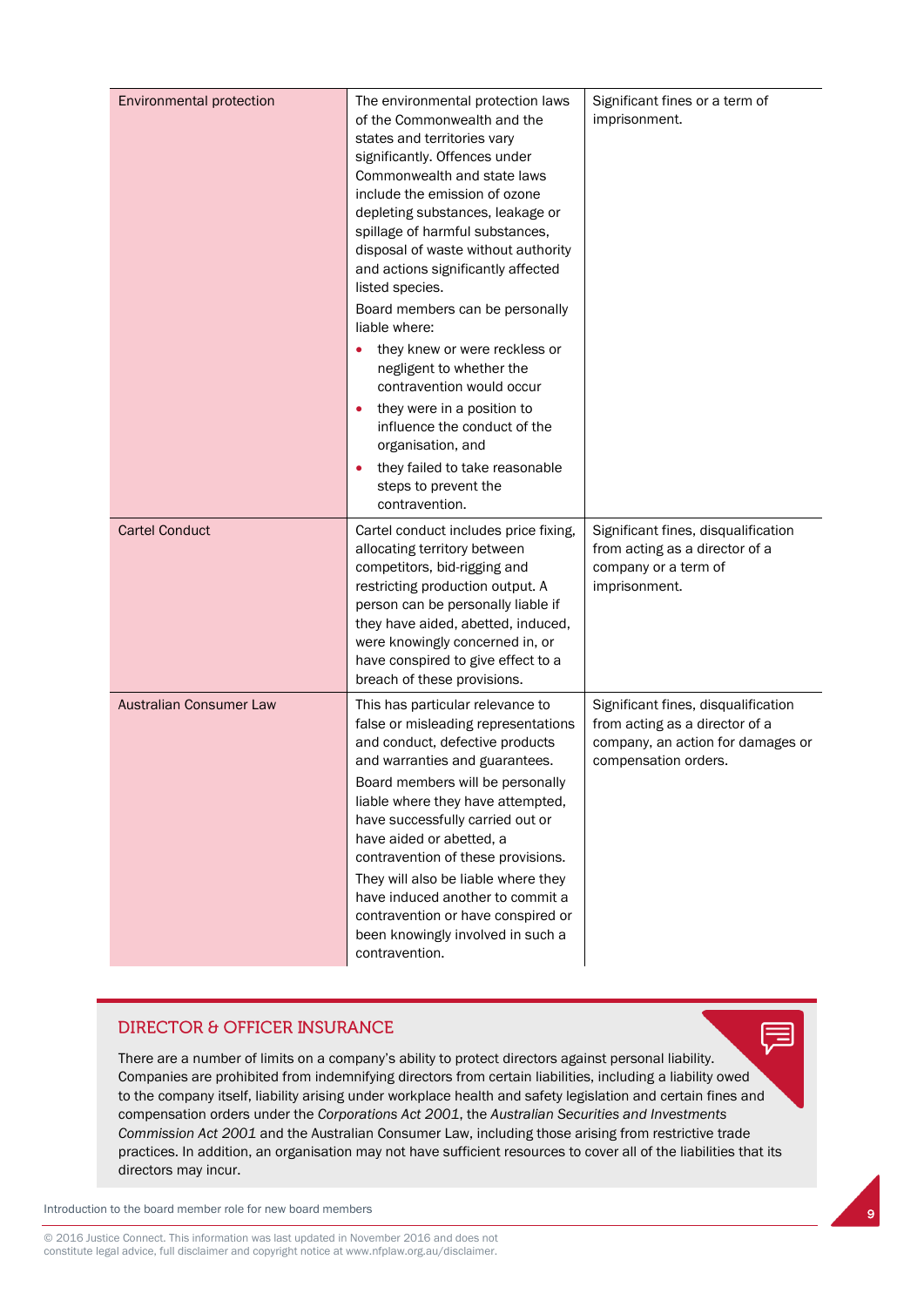It is therefore very important that you consider Directors & Officers (D&O) insurance. D&O insurance policies are designed to protect company directors against personal liability, for claims that may arise out of the decisions they make while carrying out these roles. D&O insurance policies provide varying levels of cover and can be tailored to suit your needs, so it is important that you carefully consider what policy is most appropriate for your needs.

#### **CAUTION**

Be aware that D&O insurance will not cover directors under certain circumstances, including intentional breaches of the law, fraudulent or otherwise criminal activity or where the director has obtained illegal remuneration or acted for personal profit.

Companies are also prevented from paying D&O insurance premiums on behalf of directors, where the premium is paid to insure them against conduct involving a wilful breach of duty to the company, or the improper use of their position or sensitive company information. In relation to these areas of potential liability, directors should consider purchasing an additional insurance policy or personally covering the relevant portion of the insurance premium.

## 4. Understanding your organisation

A board member should understand the organisation he or she will be governing in order to properly discharge their directors' duties. To understand your organisation, ask yourself the following questions:

#### 4.1 What are the organisation's purposes?

It is important to understand the stated purpose(s) of your organisation, as this will shape its short and long-term goals and the strategy for achieving them. As a board member you must govern your organisation in line with its purpose and always keep in mind the reason for which it exists. To find information about your organisation's purposes, you should read its constitution and other strategic documents such as business plans, strategic goals or vision statements.

## 4.2 What is the organisation's legal structure?

A number of different legal structures are used within the not-for-profit sector, including companies limited by guarantee, incorporated associations and trusts. Generally speaking, the obligations attached to your role as a board member are consistent across these structures. However, each of these structures brings different benefits and challenges, such as: where the organisation may operate, the cost of these operations and information reporting requirements. You may wish to change the structure of the organisation as it develops, however this can be a costly exercise.

#### 4.3 Is the organisation a charity?

Your organisation will need to be registered as a charity with the Australian Charities and Not-For-Profits Commission (ACNC) in order to be eligible for Commonwealth grants and charity tax concessions from the Australian Taxation Office (ATO). Where your organisation is a company limited by guarantee and is registered with the ACNC as a charity, it will report to the ACNC rather than the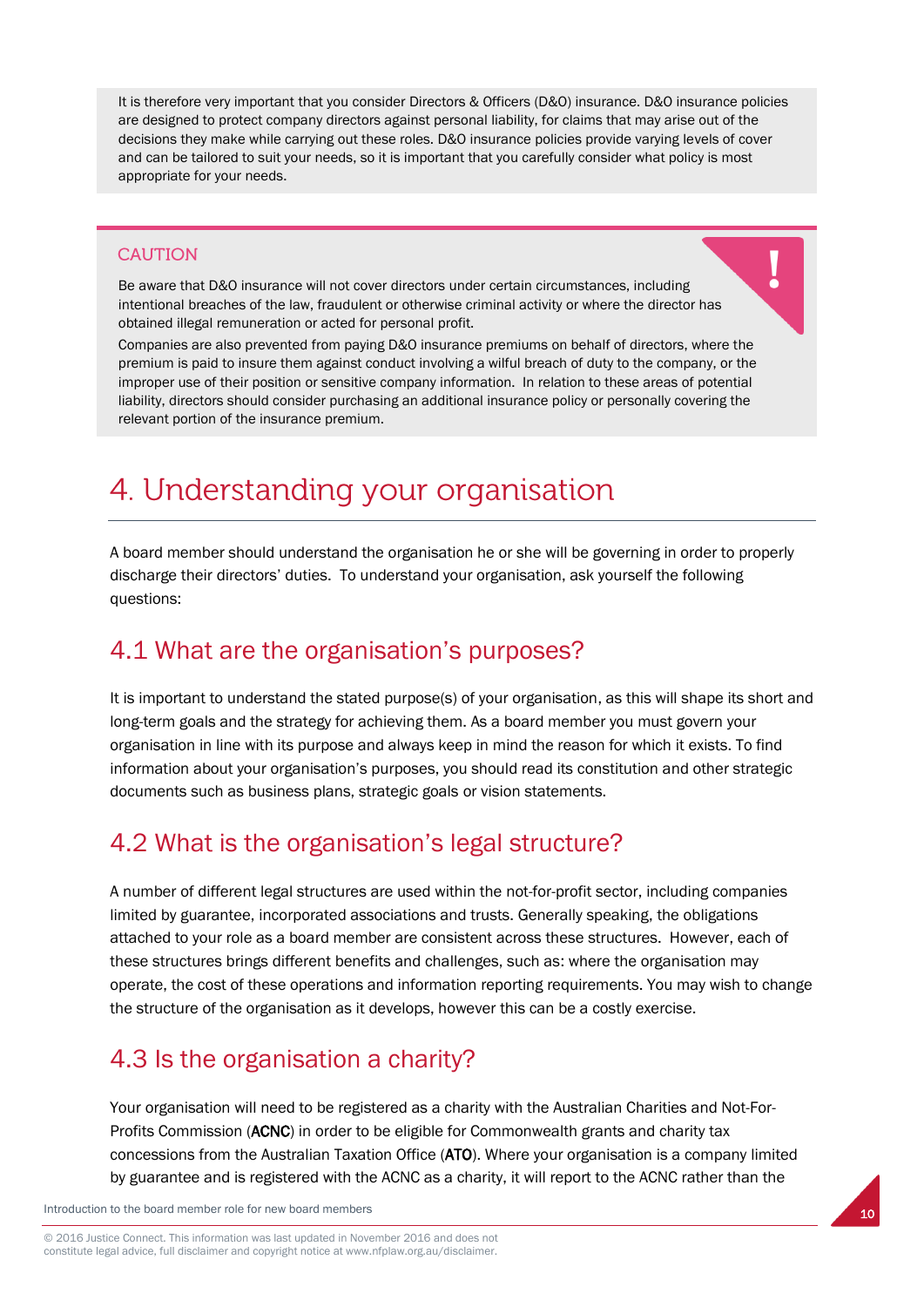Australian Securities and Investments Commission (ASIC). This means your organisation will no longer be subject to annual ASIC filing fees and will have fewer reporting obligations.

### 4.4 Can your organisation access tax concessions?

Once an organisation is registered with the ACNC, it can apply for a number of tax concessions including an income tax exemption, GST concessions and fringe benefits tax rebates. Registration with the ACNC will also mean that the organisation will be subject to annual reporting and filing requirements.

Some charities, if they meet strict legislative requirements, can also obtain deductible gift recipient (DGR) status, meaning that donations to your organisation can be claimed by the donor as an income tax deduction. To obtain DGR status, an entity must be endorsed by the ATO and may also need to get approval from other government departments. The process of obtaining DGR status is complex and professional advice and support may be required.

To learn more about these concessions, visit the ACN[C website](https://www.acnc.gov.au/ACNC/Pblctns/Factsheets/ACNC/FTS/Fact_ConcAvail.aspx) and Not-for-profit Law's tax page on the Information Hub at [www.nfplaw.org.au/tax.](http://www.nfplaw.org.au/tax)

## 4.5 Who are the organisation's members?

As a board member you need to understand the demographics of your organisation's members. This will help you to determine which member benefits and events are the most appropriate to offer. This will also assist you to determine which mediums of communication are most appropriate for engaging with your members, including Annual General Meetings, newsletters, email updates and social media.

## 4.6 Who is the organisation's staff?

The board of an organisation will typically deal only with high-level matters, rather than the day to day running of the business. As such, the board must be able to rely on paid workers and volunteers to successfully implement the organisation's business plan, without the need to closely oversee the performance of day to day activities required to fulfil the business plan. To be confident in your workforce you need to understand its strengths, as well as being aware of any skill deficiencies that may need to be addressed.

## 4.7 What is the composition of the board?

To be effective, a board needs the right group of people with the right set of skills (eg financial literacy, Not-For-Profit/philanthropic experience, industry or management experience and of course passion for the cause). It will be important to understand where the board's strengths and weaknesses lie in these areas.

This skills matrix will be particularly important in larger and growing organisations which seek to share the workload among directors and streamline board functions through sub-committees. Common subcommittees include:

- nomination or human resources committees
- audit and risk committee, and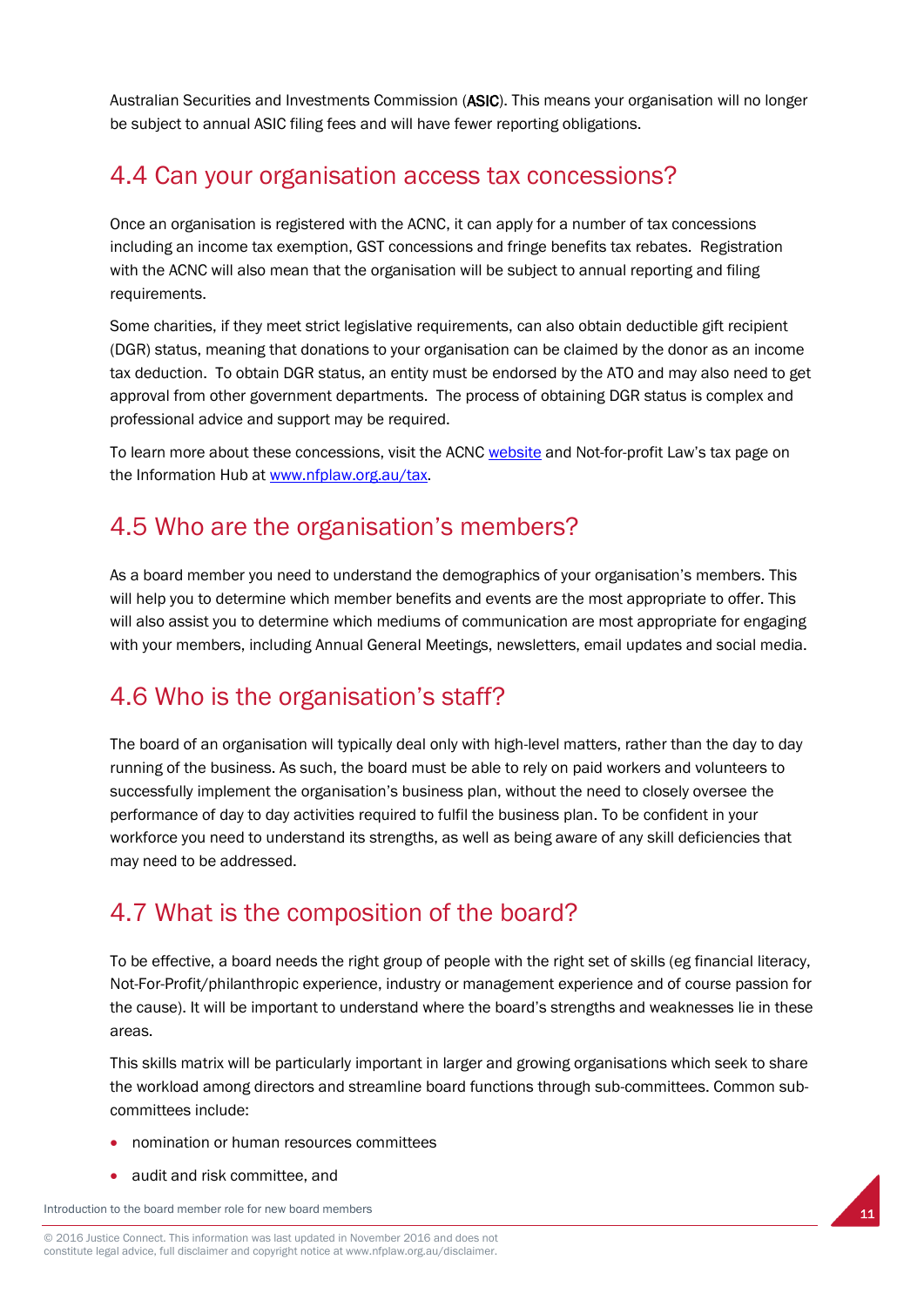• fundraising committee.

### 4.8 Who are other important stakeholders?

Other key individuals and entities that may be concerned with the organisation include customers, volunteers, organisations with a similar purpose, funders and regulatory bodies such as the ACNC, ASIC and the ATO. Stakeholders may have competing interests which need to be managed effectively in order to ensure that an organisation continues to run smoothly.

## 4.9 Where does funding come from?

Each organisation's source(s) of funding can vary significantly, depending on the size and purpose of the organisation. Common sources of funding include:

- donations from the public
- bequests from a deceased estate
- fundraising from public activities
- membership fees
- corporate sponsorship, and
- government grants.

It is very common that grants, bequests and sponsorships are made for a specific purpose. You should familiarise yourself with all obligations or conditions which attach to these funding arrangements.

#### 4.10What are the key contracts?

Where your organisation has ongoing contracts that are central to its activities, as a board member it is important that you are aware of the main risks and obligations attached to these contracts. Depending on the size of the organisation, board members may be required to sign high value or high risk contracts it enters into. Whether this is required, is something to be determined by the board.

The board should receive regular updates at its meetings regarding any changes to the key contracts of the organisation, as this may substantially affect its funding and its ability to engage in its ordinary activities.

#### 4.11What are the organisation's key risks?

As board members you need to manage the risks to your organisation. It is critical that you put in place the correct risk management governance structures such as a risk management sub-committee, designated risk management employees and regular risk assessments to be presented to the board. This will assist the board and your organisation to properly manage and mitigate the risks to your organisation.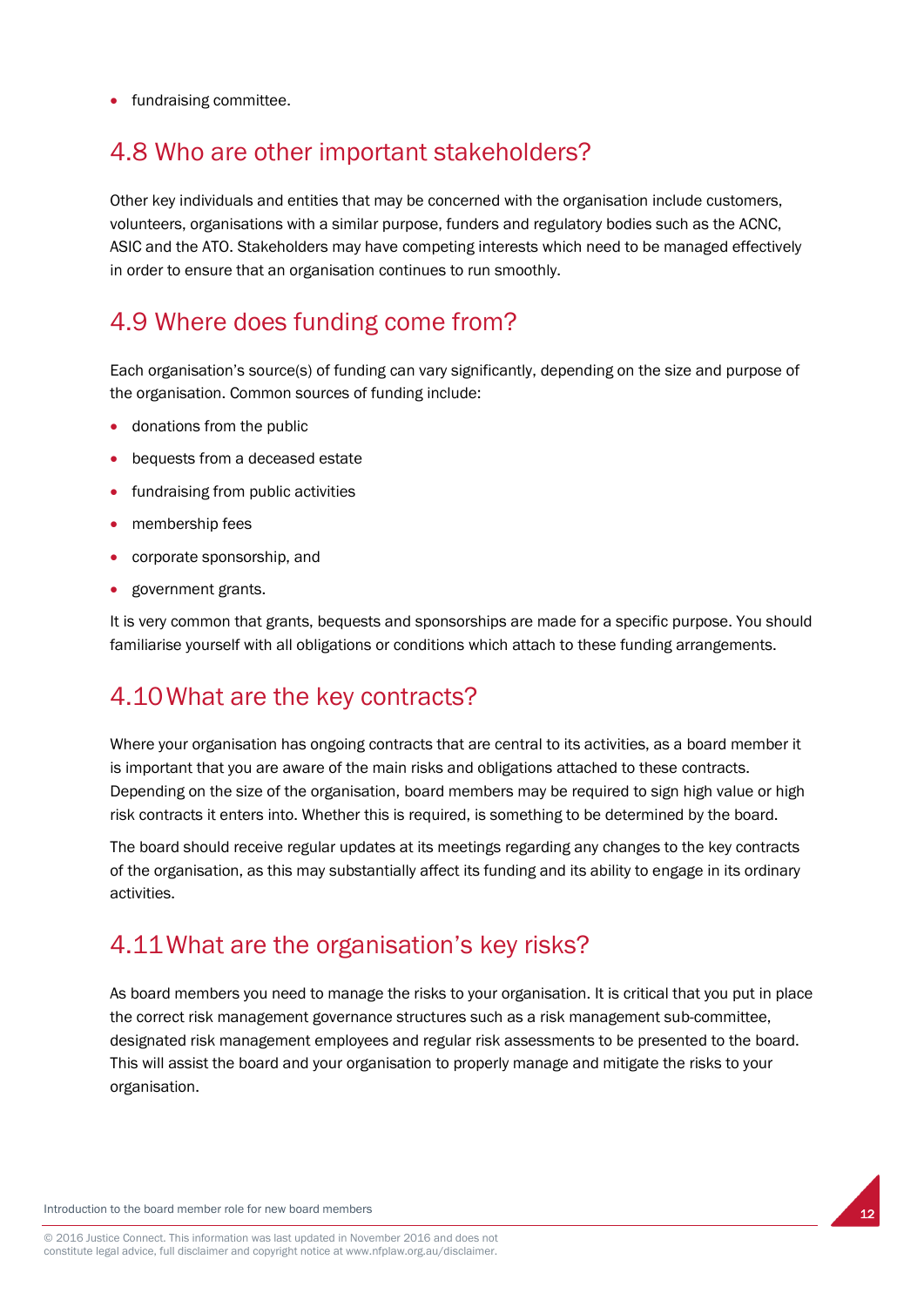# **Resources**

#### Related Not-for-profit Law Resources

The Not-for-profit Law Information Hub at [www.nfplaw.org.au](http://www.nfplaw.org.au/) contains many resources on different topics. The following topics contain relevant further information:

**P** Running the organisation – [www.nfplaw.org.au/runningtheorg](http://www.nfplaw.org.au/runningtheorg)

This section of the Information Hub features resources on positions in companies limited by guarantee and incorporated associations, governance, rules or constitutions, holding meetings and keeping documents and records.

The people involved –  $www.nfplaw.org.au/people$ 

Check out this section for further information on the people involved in not-for-profit organisations, including employees, volunteers, clients and members.

Tax - [www.nfplaw.org.au/tax](http://www.nfplaw.org.au/tax)

Visit the tax page to learn more about tax concessions.

**ACNC Governance Standards Guidance - [www.nfplaw.org.au/governance](http://www.nfplaw.org.au/governance)** 

This guide sets out a minimum standard of governance, to help protect public trust and confidence in charities.

#### Australian Charities and Not-for-profits Commission (ACNC)

**ACNC's Governance for Good Guide – [www.acnc.gov.au](http://www.acnc.gov.au/)** 

Thi[s guide](http://www.acnc.gov.au/ACNC/manage/tools/ACNC/edu/tools/GFG/GFG_Intro.aspx) provides an overview of the responsibilities of board members of registered charities.

#### Legislation

Directors' duties and insolvent trading

Depending on the legal structure of the organisation and the jurisdiction in which it was formed, state and Commonwealth legislation will impose certain obligations on an organisation and its directors. See for example:

- *[Corporations Act 2001](http://www.austlii.edu.au/au/legis/cth/consol_act/ca2001172/)* (Cth)
- *[Associations Incorporation Reform Act 2012](http://www.austlii.edu.au/au/legis/vic/consol_act/aira2012376/)* (Vic)
- *[Associations Incorporation Act 2009](http://www.austlii.edu.au/au/legis/nsw/consol_act/aia2009307/)* (NSW)
- *[Associations Incorporation Act 1981](http://www.austlii.edu.au/au/legis/qld/consol_act/aia1981307/)* (Qld)
- *[Associations Incorporation Act 2015](https://www.slp.wa.gov.au/pco/prod/FileStore.nsf/Documents/MRDocument:28217P/$FILE/Associations%20Incorporation%20Act%202015%20-%20%5b00-00-00%5d.pdf?OpenElement)* (WA)
- *[Associations Incorporation Act 1985](https://www.slp.wa.gov.au/pco/prod/FileStore.nsf/Documents/MRDocument:28217P/$FILE/Associations%20Incorporation%20Act%202015%20-%20%5b00-00-00%5d.pdf?OpenElement)* (SA)
- *[Associations Act](http://www.austlii.edu.au/au/legis/nt/consol_act/aa153/)* (NT)
- *[Associations Incorporation Act 1991](http://www.legislation.act.gov.au/a/1991-46/current/pdf/1991-46.pdf)* (ACT)
- *[Associations Incorporation Act 1964](http://www.austlii.edu.au/au/legis/tas/consol_act/aia1964307/)* (Tas)
- **F** Employment law